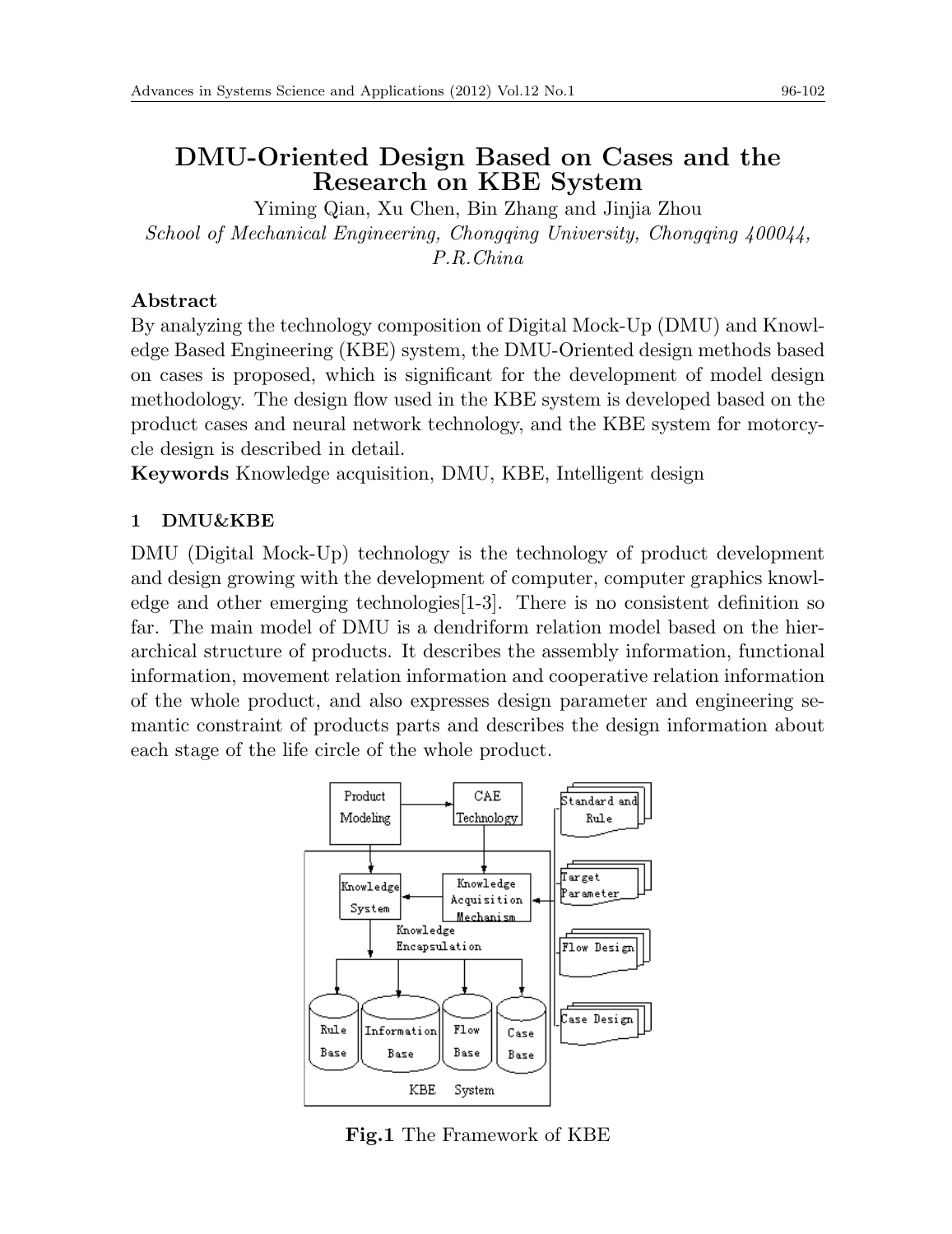KBE (Knowledge-Based Engineering) is a computer integrated disposal technology, which provides the best solutions to engineering problems and tasks through the driving and reproduction of knowledge $[4]$ . The four cores of KBE technology are knowledge system, knowledge acquisition, product modeling and analysis technique. Knowledge system is mainly used to denote and process engineering design knowledge, facing to the engineering design personnel and embodying the intelligent level of system. Knowledge acquisition technique is primarily applied in engineering knowledge acquisition, including automatic acquisition and manual acquisition, embodying the knowledge of experts in all fields, making the whole design system improve engineering design and analysis ability step by step, thereby making the system achieve the goal of KBE system of engineering design. The framework of KBE is presented in Fig.1.

## **2 Case-based Design**

Case-Based Design (CBD) method is a reasoning method based on case applying in the design filed. Its design idea originates from human thinking modes. Confronted with the new design requirements, the similar design conditions, which happened before, usually emerge into the designers mind firstly, and according to them, the designer identifies a new design scheme associated with the standardized design rules[5-6]. The contents of case consist of the description of design problems, the design rationales, the evaluation of design scheme and the final design scheme. At present, the application of artificial neural network in reusing case experience and knowledge of parts is the relative advanced technology. The design process of Case-Based and NN-Based (Neural Network-Based) KBE system is summarized in Fig.2. The whole process involves four key technologies: case knowledge reuse, case filtering, case supplement and modification and case base maintenance.

The whole process involves four key technologies: case knowledge reuse, case filtering, case supplement and modification and case base maintenance.

NN(Neural Network) indicates the given conception or knowledge by interlinking a great deal of nerve cells and connecting weight distribution. In the engineering that uses artificial network to acquire case knowledge, these cases which are systematically filtered and have appropriate similarity and corresponding results should be provided by the special adaptive algorithm of NN to learn the samples and constant modifying connecting weight distribution to meet the demands in order to make NN acquire the same exporting cases as much as possible under the condition of the identical input. This is the ideal process for NN to learn automatically. On this occasion, the case experience and knowledge will be transformed into the joint strength of each nerve cell in NN. When the error between output case and filtration one comes to a certain precision, NN finishes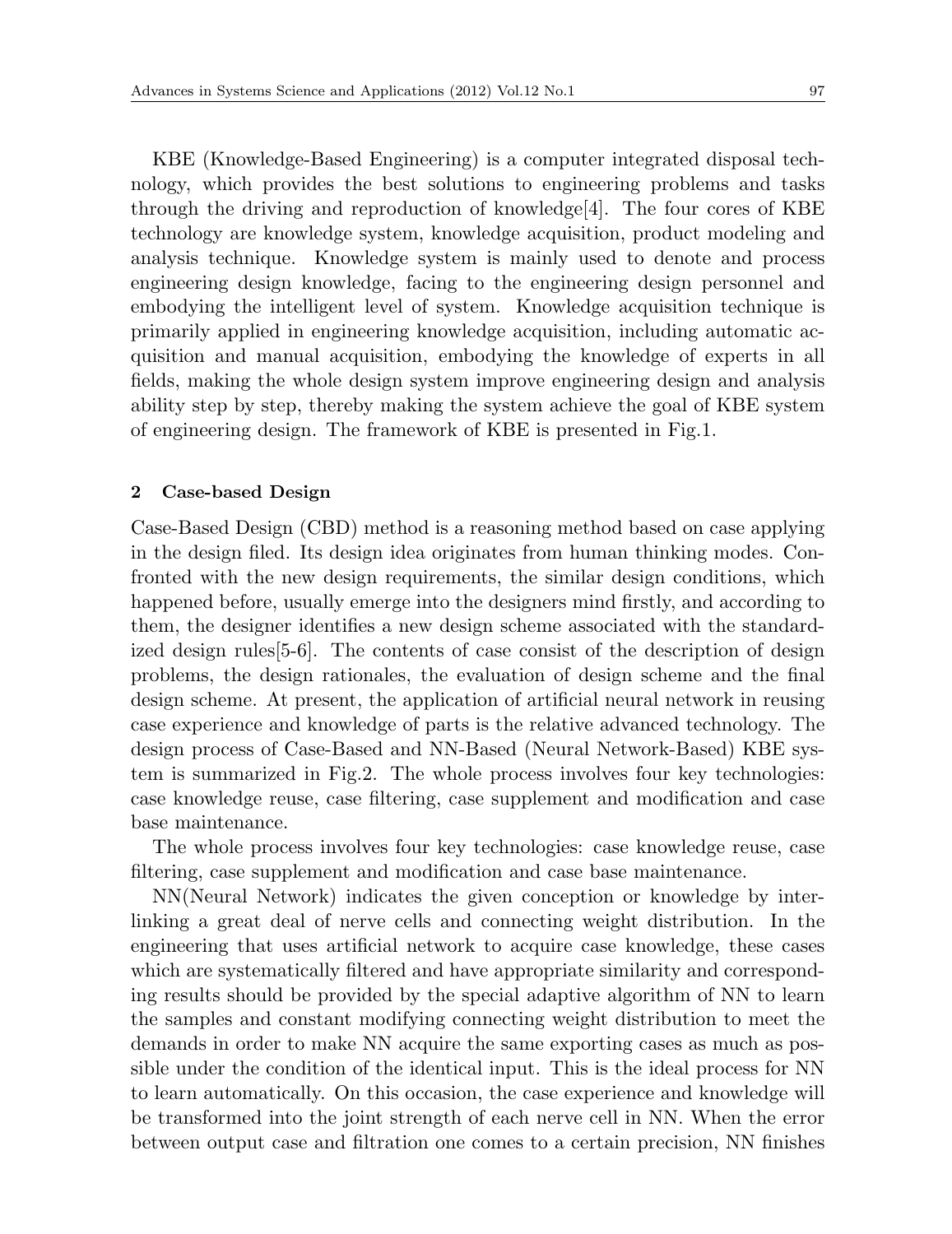the process of learning, and stores the acquired NN into case base simultaneously and establishes the corresponding relation with the relevant case.



**Fig.2** The design flow of Case-Based and NN-Based KBE

The structure-function model of motorcycle parts is the base of establishing artificial NN, and the artificial NN of cases can be set up according to the structurefunction model of parts. We should analyze the cases structure after choosing the motorcycle parts cases. Firstly, the designer should analyze the relationship between the structure parameters of the parts and its function, and confirm what main structure parameter affects its function. Secondly, the designer presents the exact numerical range of every key parameter and function parameter, and the two parameters have different function relation in different count range, which shows the relationship between structure and function. We can adjust the function relation to make the output function and the case function similar as much as possible. For instance, the modal parameter of frame structure is the primary parameter that affects the comfort of four-wheel motorcycle. When designing the frame, the main structure parameters that have influence on modal parameter are the height and width between the front and the back upright pole of the frame, the length and width between the bottom and the top horizontal pipe of frame, the whole height of frame, the height of mid upright pole, the length of frame tail, the assembly angle and the materials of frame, displayed in Fig. 3. According to the design experience data that enterprise accumulates step by step, the Fitting Function relation of module parameter of multiple parameters can be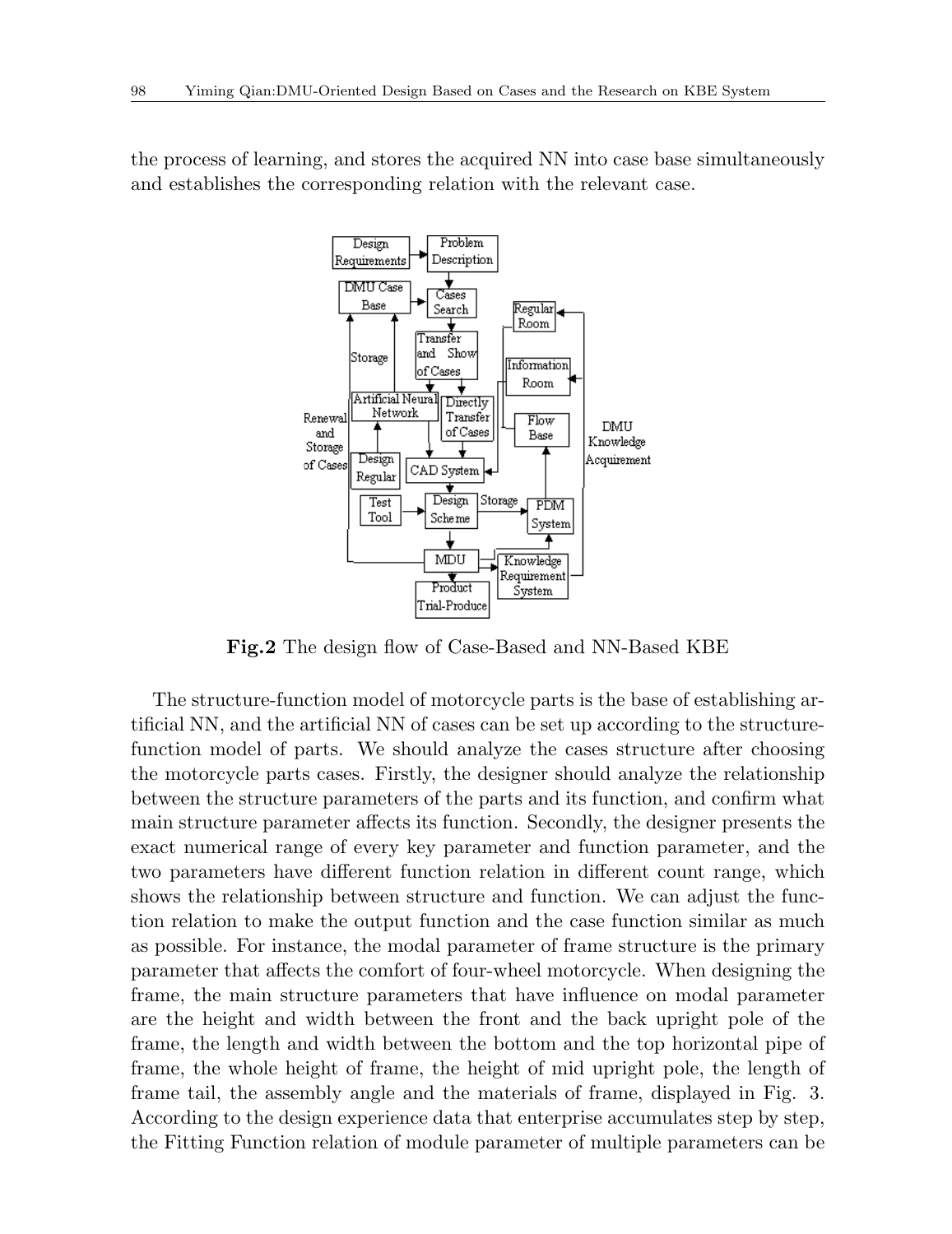established to make the structure parameter based on cases acquire the function parameters that are close to the cases. This is the artificial NN for system to establish the motorcycle parts and the process of finish studying. Then we describe the design requirements, inputting the description into the learned NN, a integrated case experience scheme is output, and the final design scheme will be formed through modifying it according to the CAD system; or, we directly call the cases combined with CAD system to modify, at last, an outcome that meets the design requirements will be got. The application of NN and the directly call of cases is a side-by-side route, proceeding simultaneously. This is the design flow Case-Based and NN-Based KBE system.



**Fig.3** Frame of Four-Wheel Motorcycle

Searching cases includes the following procedures: distributing index, looking up the relative cases and choosing the best cases. The index of cases is to determine when we can use the cases in future and it indicates the parts deserved to learn in cases. When establishing the index, its relativity, the generality and the feasibility should be taken into account. The filtration of cases can be chosen with regard to the similarity of cases, and the calculation of the similarity of cases will be listed later.

## *2.1 The Calculation of Similarity of Property*

When two properties are identical, the similarity is 1. The calculation formula of two properties is as follows:

$$
Sim(T_i, S_i) = 1 - \frac{\Delta_d}{T_i}
$$
\n<sup>(1)</sup>

In the formula,  $Sim$  is the similarity function;  $T_i$  is to show the certain property in design requirements of the object case;  $S_i$  is to show the corresponding property in the source case; $\Delta_d = |T_i - S_i|$ .

## *2.2 The Definition of Attribute Weights*

The setting of property can be designed according to the requirements of NN, and the user can configure the corresponding weights to the every property according to the different focus on design requirements.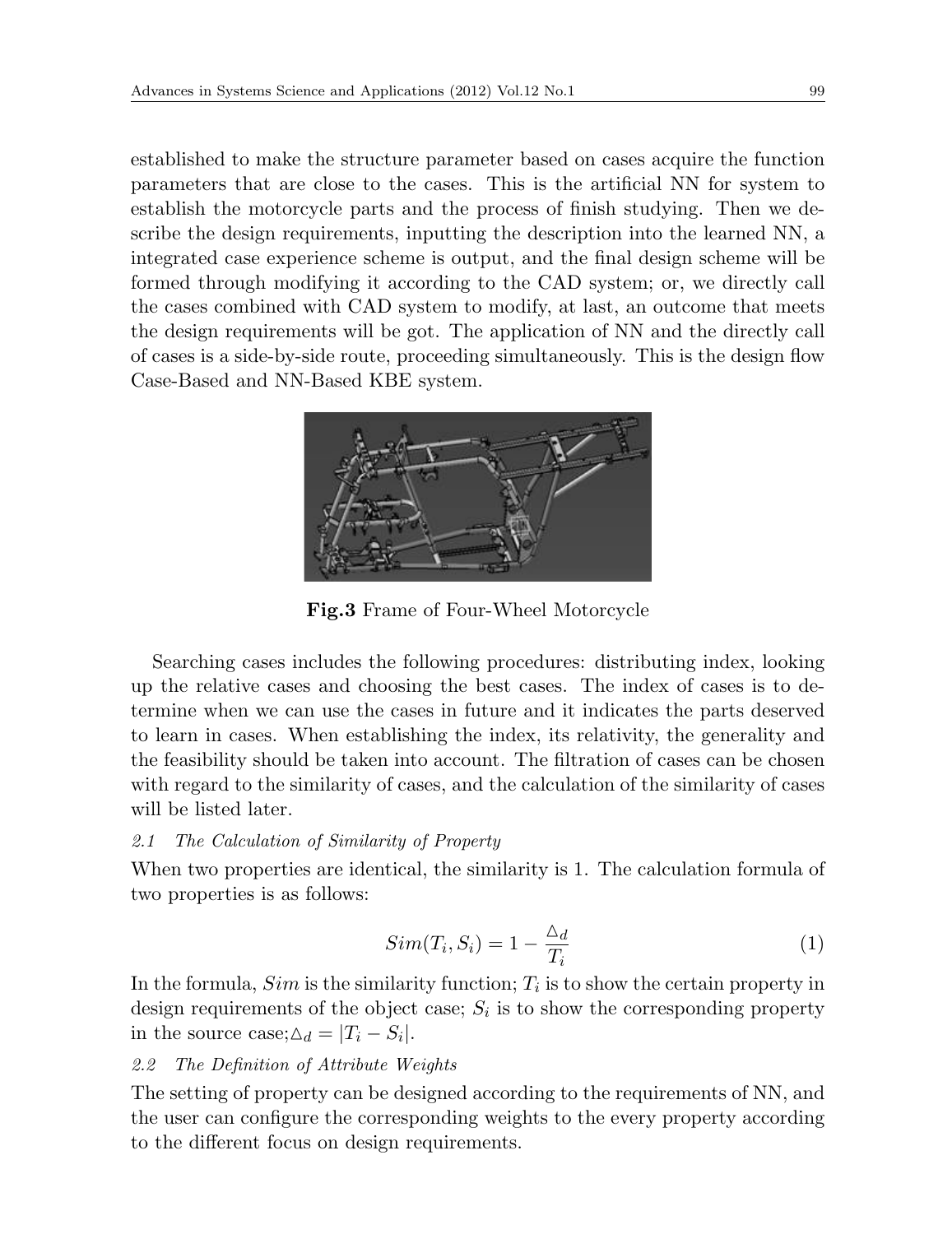#### *2.3 The Calculation of the Whole Similarity of Product*

$$
Sim(T, S) = \sum_{i=1}^{n} W_i \times Sim(T_i, S_i)
$$
\n
$$
\sum_{i=1}^{n} W_i = 1
$$
\n(2)

In the formula, *Sim* is the whole similarity function, *T* is to show the object case; *S* is to show the case in the case base; *n* is to show the number of property of each case;  $W_i$  is to show the weight of the property of  $i$ .

The modification and supplement of case is the difficulty of CBD method, and it includes identifying the difference between case and problem, finding out the parts that require modification and reservation. According to the characteristics of case, the types of modifications are as follows:

(1) Direct change. When the cases fit the design requirements completely, it only requires altering the relative parameter of the previous case.

(2) Change with modification. Do partial correction and make use of the relative knowledge in this field.

(3) Scheme change based on frame. Store the new cases into case base after finishing designing new product

## **3 The Development of KBE System and Its Application Example in the Motorcycle Design**

With the powerful secondary development function of UG, we can successfully develop KBE of knowledge-Oriented motorcycle based on UG, integrating it with PDM software (Team center), multi-CAE soft wares and database system to realize the intellectualization and being knowledgeable. The system consist mainly of four modules: the Assembly-Oriented design guide, the management of parts base, the analysis of man-machine engineering and the interface with PDM system.

## *3.1 The Assembly-Oriented Design Guide*

The process of this KBE module is, first, entering the Assembly-Oriented design guide, configuring the basic performance parameter of the designed vehicle model. KBE program forces the designer to design and assemble parts from system-class parts. Because the system-class basic part of the whole motorcycle is frame, so the frame is the first part that is to be designed and assembled. Fig.5 shows the main interface of assembly design guide of frame of a four-wheeled ATV motorcycle. After the design parameters are completely defined in the design platformthe management system of parts base makes use of cases inquiry system to inquire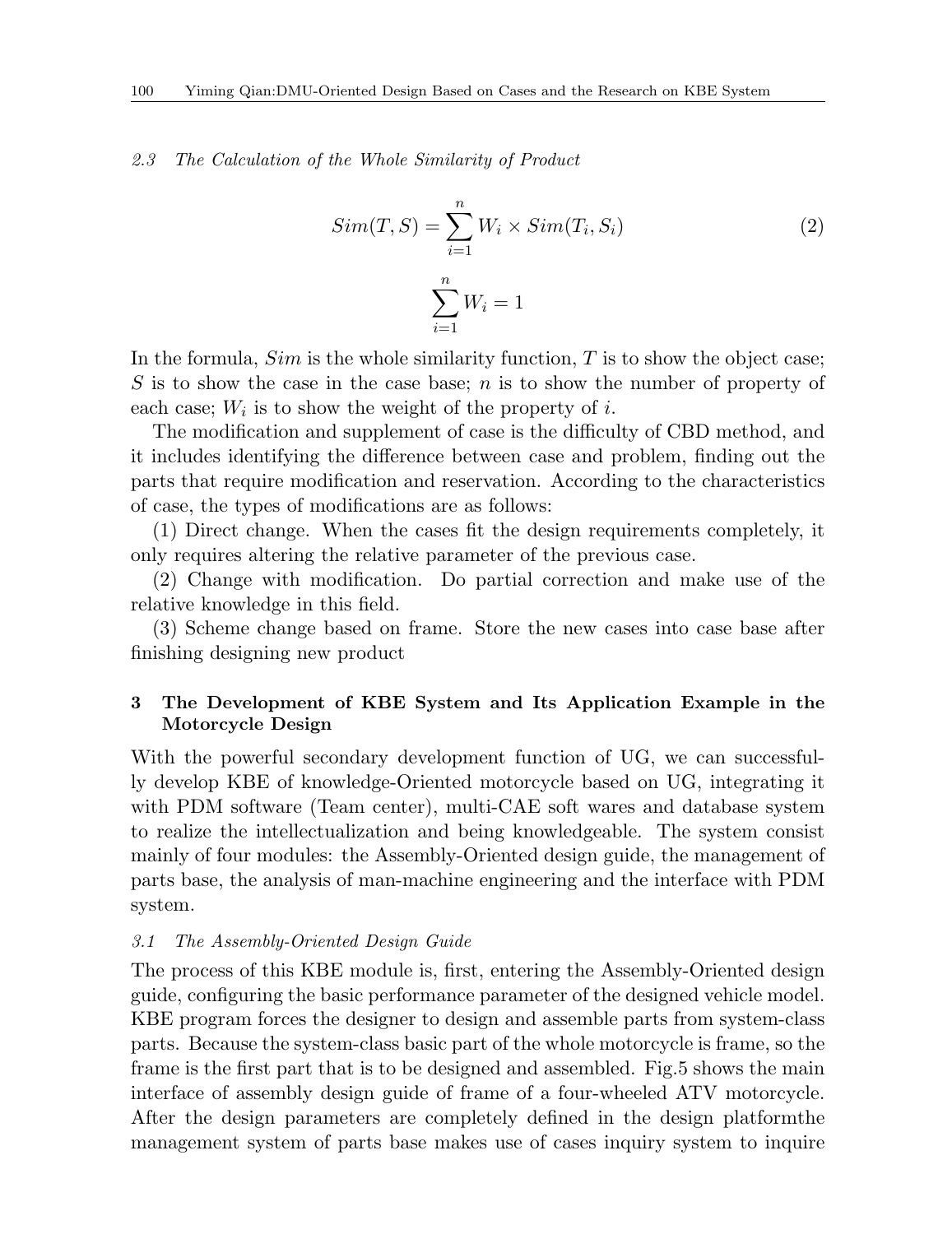the storage position of the parts model in accordance with the requirements in the parts storeroom according to the design knowledge in the knowledge storeroom and these parameters, and it will be showed on the interface for the choice of designer according to similarity. After choosing the frame, the designers can establish the new frame according to the procedure based on cases and NN. After designing the new frame, we store it named by the number of file into the parts storeroom, and at the same time register the storage position of the file into the registration table of parts. The designer can enter the design of the rest parts fixed on the frame after finishing designing frame, and the process is similar to the design of frame.



**Fig.4** Interface for Frame Design of Oriented-Assembly

## *3.2 The Management of Parts Storeroom and the Analysis of Man-Machine Engineering*

The cases base of KBE system is to establish the parts base and the management system of parts base under the condition of three-dimension CAD circumstance. These new established parts are stored into the right position of parts storeroom by the management system and registered its position information into registration table. The designers must simulate and analyze every function of the vehicle after accomplishing the assembly design of the vehicle. The following are KBE system and the integration interfaces of CAE analysis software: ADAMS, MSC. Patran, MSC. Nastran, ANASYS and so on.

## *3.3 The Interface to the PDM System*

The main function of this module is to achieve the integration between KBE system and PDM system. The knowledge of design procedure of extracting DMU mainly include the scheme management procedure of DMU and the procedure of development assembly of the motorcycle DMU, storing the relative information with procedure into PDM system and achieving the reuse of the procedure